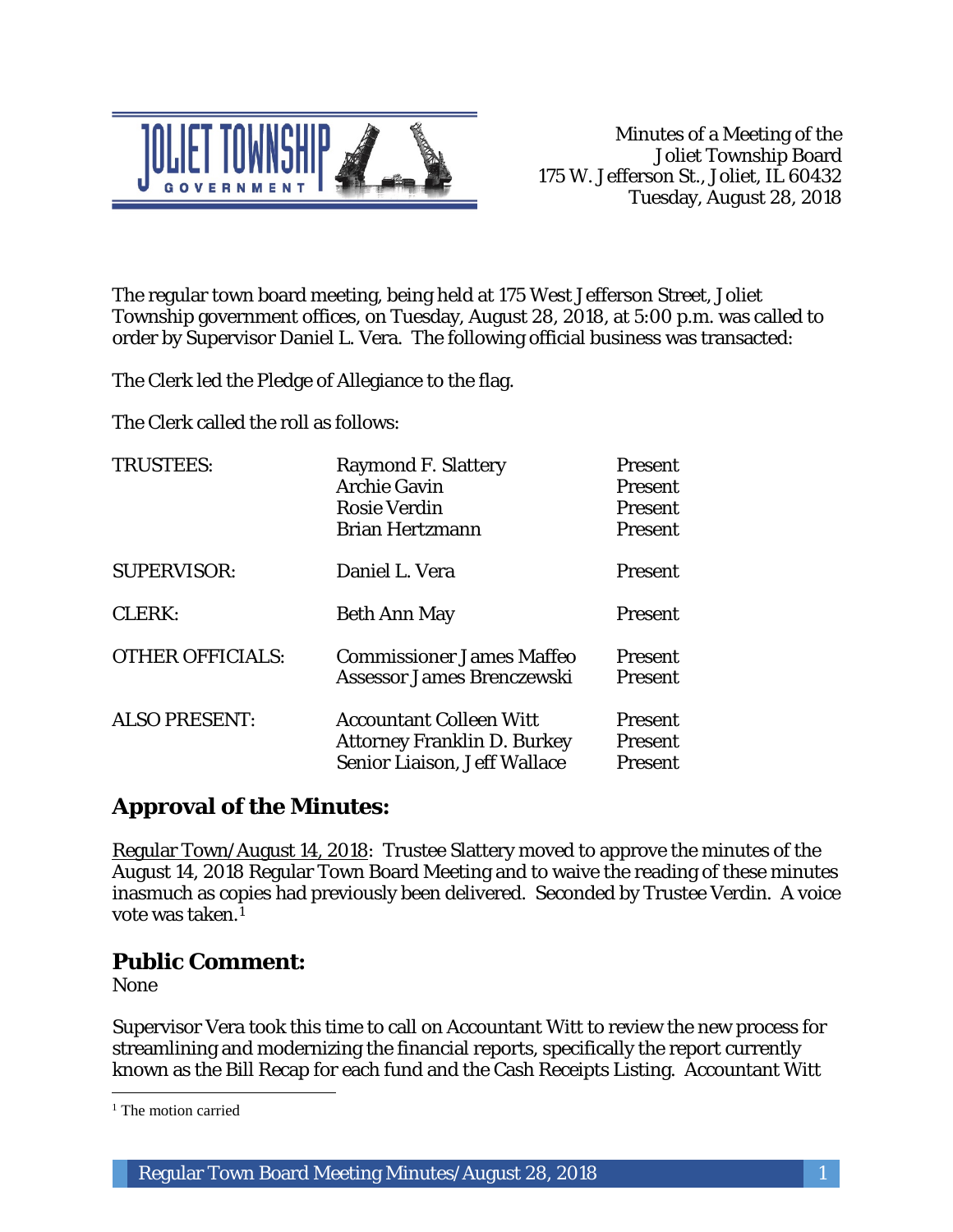indicated the format for the sheets is designed differently with the date changes on the top of each fund sheet, the line item code number is now included in the description of the item purchased from each vendor and the "totals" statement at the end of each fund is different. The area of the sheet which reflects Add Cash Receipts now only has the total of the cash receipts deposited within the specific date period. To review all of the deposits you must review the Cash Receipt Listing (provided separately from the Bill Recap). Accountant Witt commented in the past, the Bill Recap report was created manually, taking the information from Quick Books and creating a separate report in Excel. This new style of report is generated directly from the Quick Books. She added by creating the report directly from Quick Books, it avoids errors that were previously being made when the report was manually created. This process will make it more efficient and less likely to produce errors. There will also no longer be a need for an adding machine tape to be run to determine the total disbursements for each fund because this will be done automatically with the report from Quick Books. The Road District report will be converted by the next meeting.

Supervisor Vera commented he would also like a column added that contains the check number so that the check books can be made public in the future. This column may also reflect an on line payment (EFT) or a voided check. He believes in open books for the public. He recently instructed Gina Tuminello to place the "Public Disclosure of Total Compensation" report on our website.

Accountant Witt concluded by encouraging the Board to give her suggestions or recommendations on how this report can be improved. Supervisor Vera indicated we will continue to work on this model and make improvements.

### **New Business:**

Approve/Senior Grants – previous action to Postpone to August 28, 2018 Supervisor Vera indicated that he is not ready to review the requests at this time. He still needs to meet with Senior Liaison Jeff Wallace to review the applications and discuss the requests. Supervisor Vera moved to postpone the approval of the senior grants to the September 11, 2018 meeting. Seconded by Trustee Gavin. A roll call vote was taken. Ayes  $(5)$ , Nays  $(0)^2$  The Supervisor indicated the grant funds are generally not issued until October so we have time to do a complete review of the requests.

#### Proposed Love's Travel Stop/Briggs Street & Interstate 80 Interchange

Supervisor Vera indicated he was attending the City of Joliet Planning Commission where the issue of the proposed Love's Travel Stop was being voted on. There was a large crowd of people in attendance mostly in opposition of the annexation and proposed project. This matter is on our agenda to discuss the proposed development and to get feedback from the Trustees on their position for this project. The attorney representing the Love's Travel Stop has made inquiries to the Road District Commissioner about access to water and sewer; however, there has been no contact from Love's or their attorney to request attendance at our meeting.

 $\overline{a}$ <sup>2</sup> Roll Call Ayes (5) Trustees Slattery, Gavin, Verdin, Hertzmann and Supervisor Vera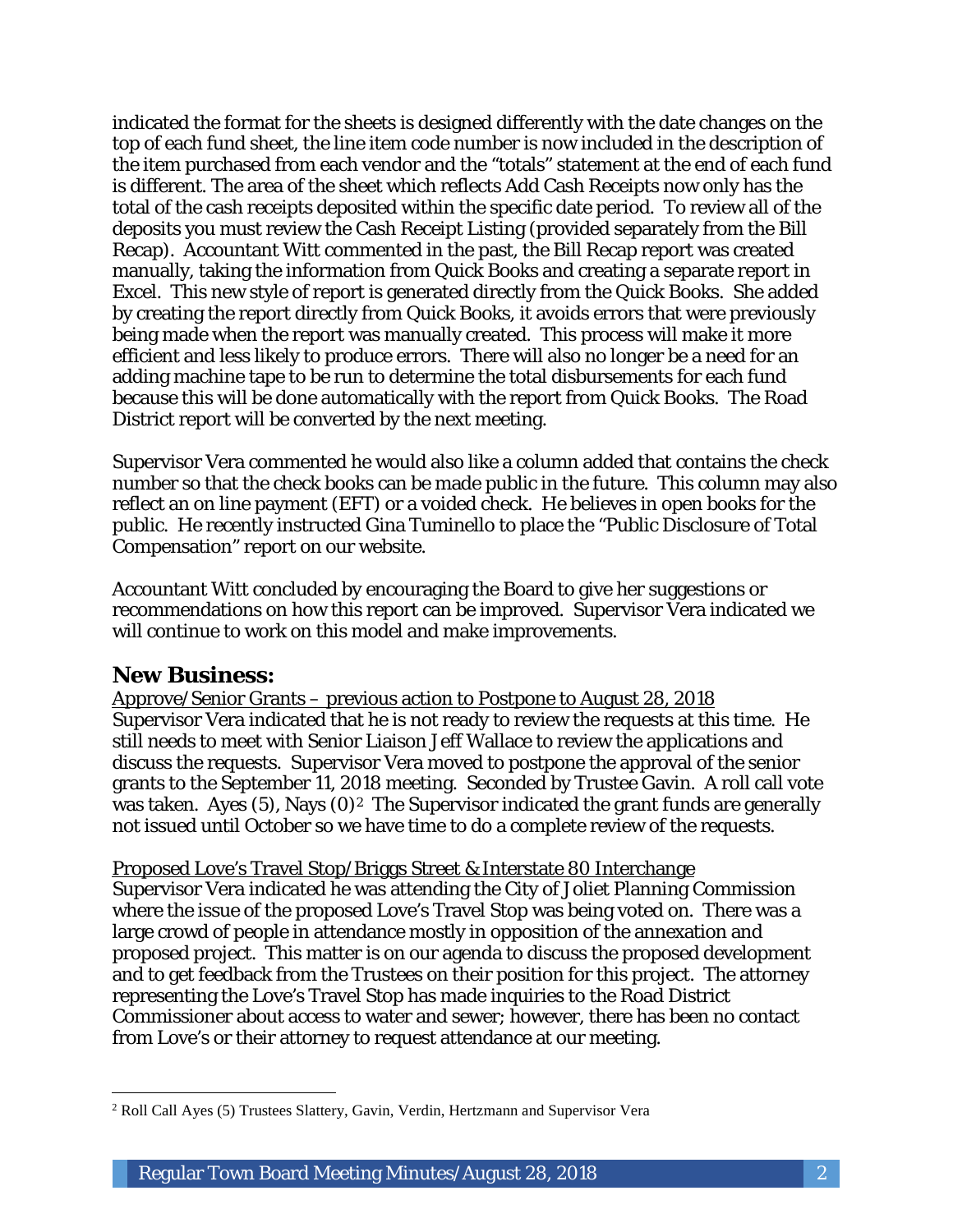Resident Marge Fleet was present and she reported the homeowners of the Sugar Creek area have completed and signed petitions in opposition of the development. She was also attending the Planning Commission meeting at the City and she understands this matter will be taken up by the full City Council next. She is here today to ask the Township to stand firm against the development and to take a position on this issue.

Trustees Slattery, Verdin and Hertzmann all spoke in opposition to the proposed development. They all indicated they have received emails and phone calls requesting they not support this development. Everyone expressed concern about the increased truck traffic and the development causes an unnecessary safety concern for those that live in the area. Trustee Slattery stated he has not heard from anyone that is in support of this idea.

Trustee Gavin indicated he will abstain from voting and not take a position on this development for personal and professional reasons which he feels are a conflict of interest for him.

Attorney Burkey commented that the Township can only take action once the annexation is complete and any action the City takes in consideration of the public right of way. He anticipates the need for performance bonds and allowances for restorations of the roadways.

Commissioner Maffeo indicated this development will cause a great deal of impact on our local roads and we would lose jurisdiction on several of the roadways. Some of which we have just made improvements. He feels this will compromise our snow routes and maintenance routines and this is a safety issue because most of the surrounding roadways have weight limitations. It will have a great impact on our ability to deliver services to the citizens of the Township.

Supervisor Vera made a motion to object to the proposed development, being considered through annexation by the City of Joliet, for the Love's Travel Stops and Country Stores. The annexation includes the properties of single family residential at 1311 New Lenox Road; 7.83 Acres at the Northeast Corner of New Lenox Road and Oakview Avenue; and 4.3 Acres located at 799 S. Briggs Street. There is great concern regarding the impact on the quality of life of the Residents of Joliet Township, safety issues as a result of the increased truck and car traffic, and a great impact on the ability of the Joliet Township Road District to deliver services to the Citizens of the Township. Seconded by Trustee Slattery. A roll call vote was taken, Ayes (4), Nays (0), Abstain  $(1)^3$ 

Review of Township Roadway Improvement Map 2016-2018 and of the current improvement projects

Commissioner Maffeo reviewed the work completed over the past 3 years and additional projects still to be completed or bid out. The map provided was color coded to reflect the work of each year. He reviewed the upcoming bid projects and the contracted

 $\overline{a}$ <sup>3</sup> Roll Call Ayes (4) Trustees Slattery, Verdin, Hertzmann and Supervisor Vera (1) Abstain, Trustee Gavin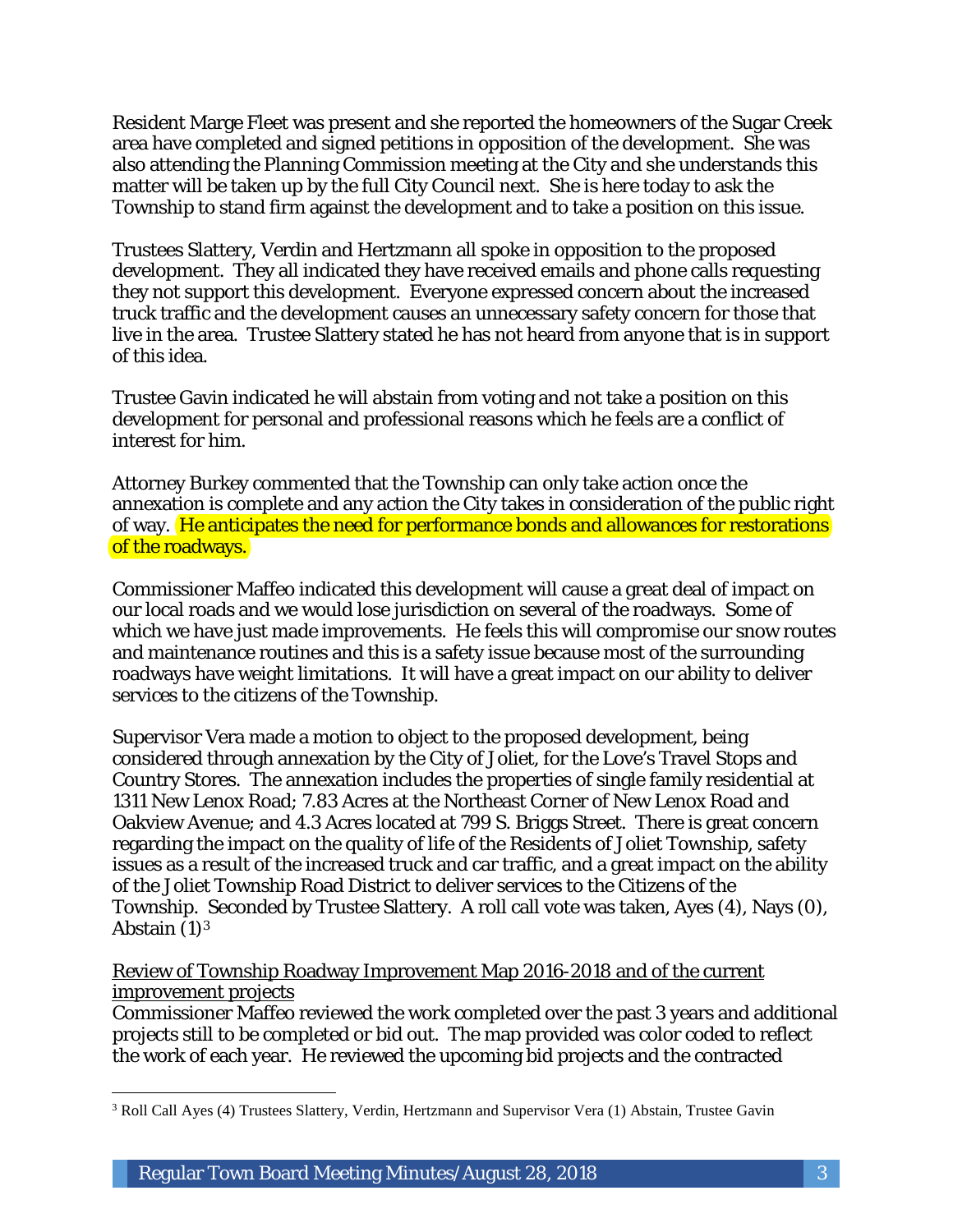projects, for this year, still ongoing. The Board expressed their appreciation of the visual aid and the update on the ongoing projects. Supervisor Vera thanked the Commissioner for his efforts.

### **Reports:**

Supervisor: The Supervisor reported that he is happy with the progress of the change in the financial reporting and he attended the City of Joliet Plan Commission meeting, both as stated earlier. He will issue a press release on our position on the Love's Travel Stop. He informed the Board of the dismissal of the new General Assistance Director this past Friday. She was still under her probationary period and unfortunately was not working out. She will be paid through this Friday, August 31, 2018 and we will not contest unemployment benefits if she seeks them. Attorney Burkey reported a termination letter will be issued.

There was discussion regarding the grant provided to the Senior Services Center last November, for the purchase of a pickup truck for the Handyman program. There is still no signage on the truck to reflect it being donated/sponsored by the Joliet Township Government. The Supervisor was able to obtain a rendering of the proposed graphic design (graphic wrap) for the truck and he wasn't happy with the placement of the township name. Trustee Hertzmann expressed his displeasure with the Center not acknowledging the recognition of the grant to provide the truck over the past 10 months. The Board was in agreement and the Supervisor indicated he will reach out to the Executive Director. There was also discussion on the Senior bus/transportation grant and if the sponsorship information was ever added to the bus recognizing the township. The Supervisor will follow up on this matter also.

Clerk: Clerk May reported four Road District bids will be opened this Thursday, August 30, 2018. One addendum has been issued, updating the prevailing wage rate sheets. The bid letting for the Animal Control Center parking lot has been scheduled for August 30 and the opening will be September 12, 2018 at 1:30 p.m. She asked the Board and Officials to please let her know if they plan on attending the 2018 TOI Annual Fall Conference.

Highway Commissioner: Commissioner Maffeo reported 4 trees fell over the past 2 weeks and had to be removed from the roadways. He also received a call later this afternoon on another one. Most of the trees are on private property but we must clear the debris from the public right of way, including sidewalks. Generally his staff doesn't cross over onto private property. He reported on additional drainage work being done on Cleveland Street along the back side of the Bibian property. The work will alleviate standing water.

Assessor: The Assessor reported they continue to work on the software conversion and he hopes to have it up by December. He thanked Dale Butella and Paula Waller for their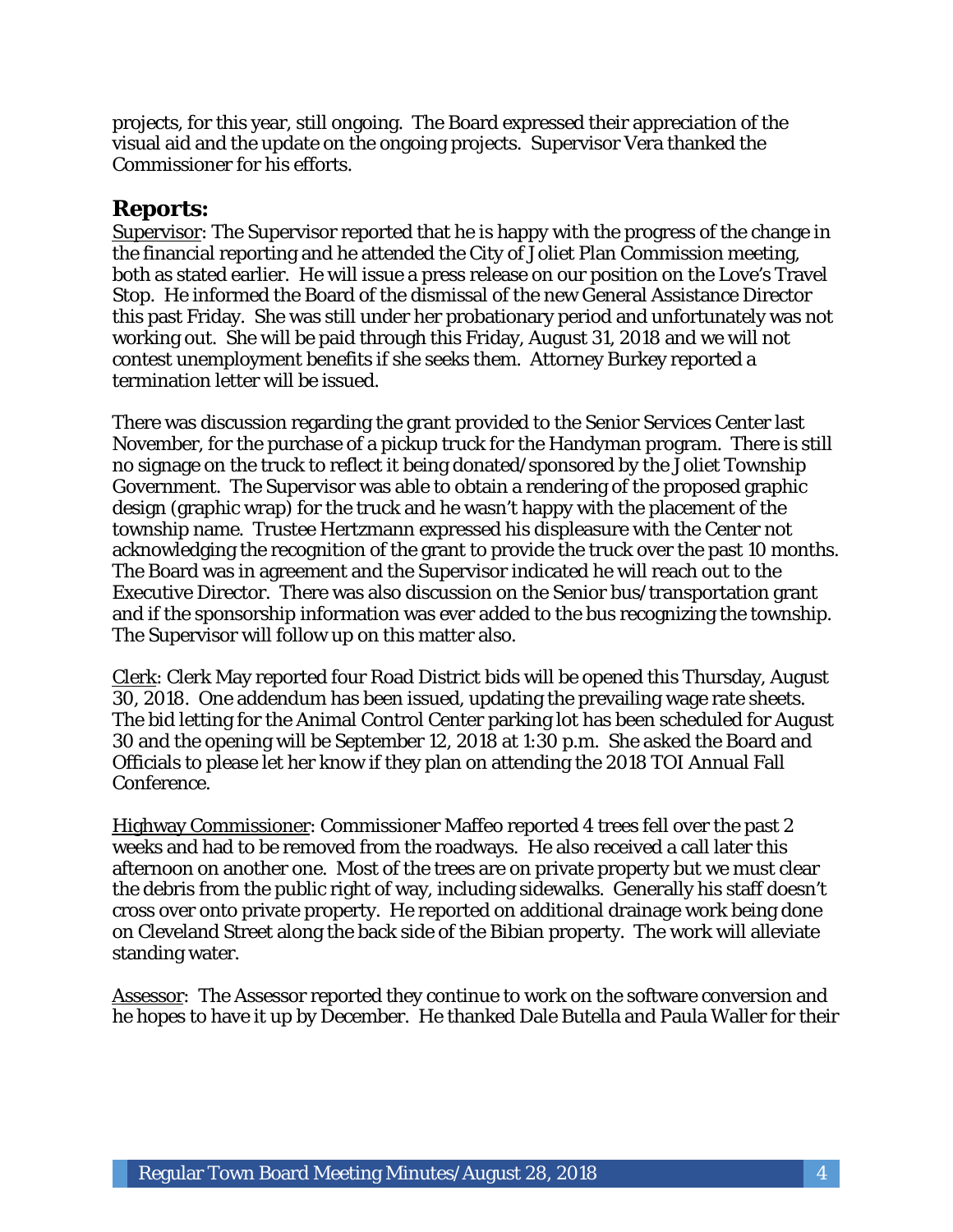excellent work on this project. His staff has been busy with resident inquiries since the new assessments were published. They are preparing for 10 Property Tax Assessment Board hearings and also have 5 written complaints to address. Tuesday, September 4 is the last day to file an objection to your assessment.

Attorney: Attorney Burkey provided an update on the Illinois Commerce Commission complaint on the Patterson Road railway crossing and bridge. The case has been continued to December at which time he feels they will dismiss, provided there are no other issues between now and then. The Commissioner commented there have been no trucks hitting the crossing equipment since the height signage for the bridge has been corrected.

Accountant: Accountant Witt reported she continues to work on the changes and updates on the financial documents and the electronic payments. Other than that, just the day to day operations of her office.

Senior Liaison: Liaison Jeff Wallace reviewed the meetings he has attended and the upcoming meetings. He still anticipates working with Supervisor Vera to review the senior grant applications. He is assisting the Soar group with identifying a guest speaker.

**Receipts:** Trustee Slattery moved to deposit all funds into their proper accounts as presented for the period ending August 28, 2018. Seconded by Trustee Gavin. A voice vote was taken.4

**Expenditures:** The Supervisor presented the following invoices for Town Board approval for the period ending August 28, 2018:

| FUI                                                                                                                                    | <b>EXPENDITURES</b> |
|----------------------------------------------------------------------------------------------------------------------------------------|---------------------|
| <b>General Town</b><br><b>Motion: Trustee Slattery</b><br>Second: Trustee Verdin<br>Roll Call: Ayes 5, Nays 0 <sup>5</sup>             | \$56,127.85         |
| <b>General Assistance</b><br><b>Motion: Trustee Gavin</b><br><b>Second: Trustee Slattery</b><br>Roll Call: Ayes 5, Nays 0 <sup>6</sup> | \$11,728.36         |
| Road and Bridge<br><b>Motion: Trustee Gavin</b><br>Second: Trustee Verdin<br>Roll Call: Ayes 5, Nays 07                                | \$53,906.31         |

<sup>4</sup> The motion carried

<sup>5</sup> Roll Call Ayes (5) Trustees Slattery, Gavin, Verdin, Hertzmann and Supervisor Vera

<sup>6</sup> Roll Call Ayes (5) Trustees Slattery, Gavin, Verdin, Hertzmann and Supervisor Vera

<sup>7</sup> Roll Call Ayes (5) Trustees Slattery, Gavin, Verdin, Hertzmann and Supervisor Vera